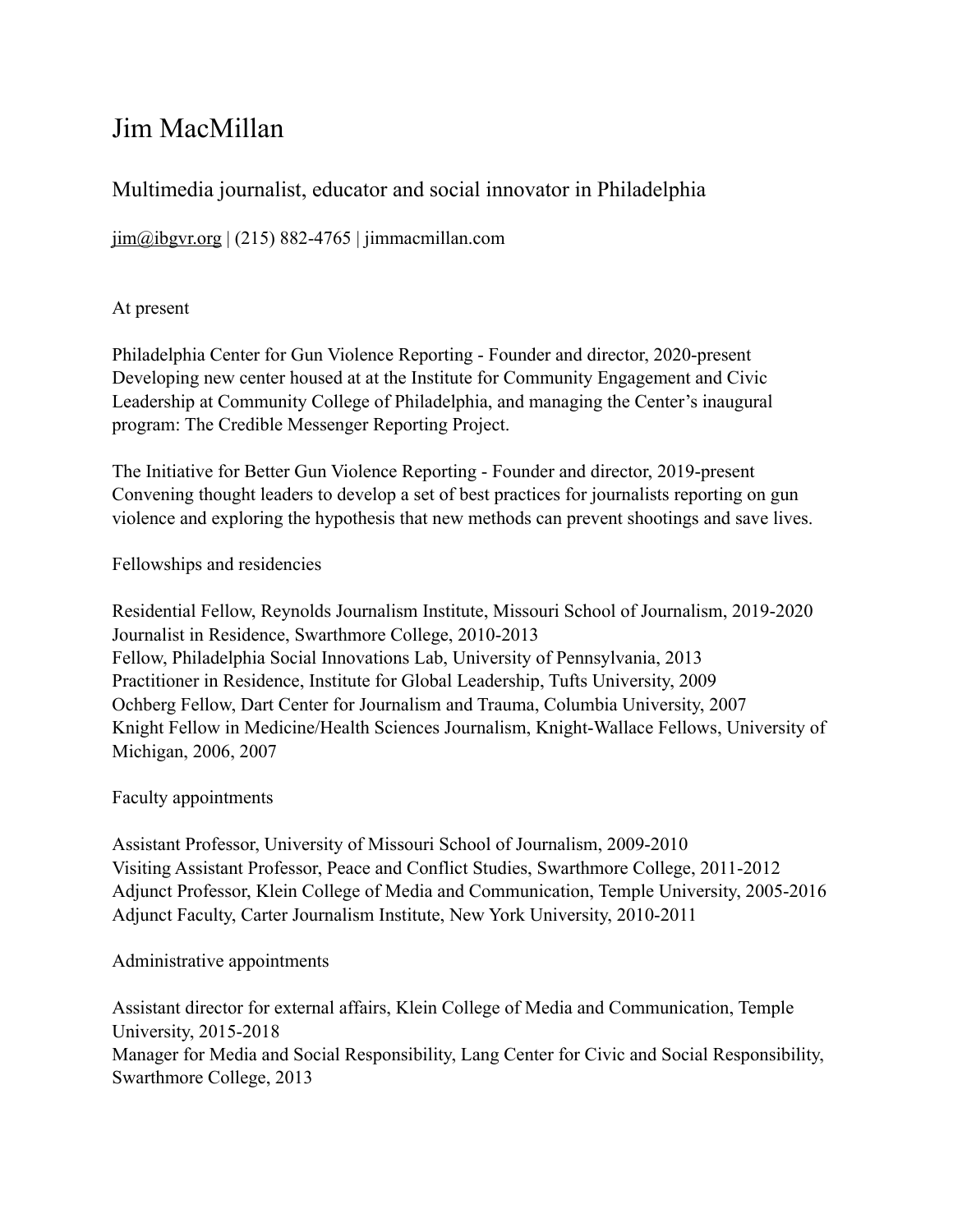#### Photojournalist

Philadelphia Daily News, 1991-2008 The Associated Press, Baghdad, 2004-2005 The Times Leader, Wilkes-Barre, Pa., 1988-1991 The Daily Transcript, Dedham, Mass., 1987-1988 Freelance news photographer, Boston, 1984-1987

Photojournalism honors

The Pulitzer Prize The Bayeux Prize for War Correspondent Sigma Delta Chi Award National Headliner Award

Editor and producer

The Gun Crisis Reporting Project, 2012-2014 War News Radio, 2010-2013 Independent social media journalist, 2008-present Philadelphia Daily News Video, 2007-2008

Community media honors

Best of Philly Philadelphia Geek Awards Pen and Pencil Club Awards Mothers in Charge Partner in Peace Philadelphia CeaseFire Community Award Philadelphia Firefighters Union Media Award Keystone Awards Distinguished Visual Journalist Pennsylvania Associated Press Managing Editors Best of Show

Board appointments

Mothers In Charge, board of directors, 2013-present Missouri Gun Violence Project, advisory board 2020-present Philadelphia Obituary Project, advisory board, 2020-present Temple University Journalism Department, 2013-2016 Generocity.org, Philadelphia, content advisory board, 2013-2015 Pen and Pencil Club, Philadelphia, 2013 Free Speech Film Festival, Philadelphia, 2012 Exposure Center for Photojournalism, Tufts University, 2006-2010